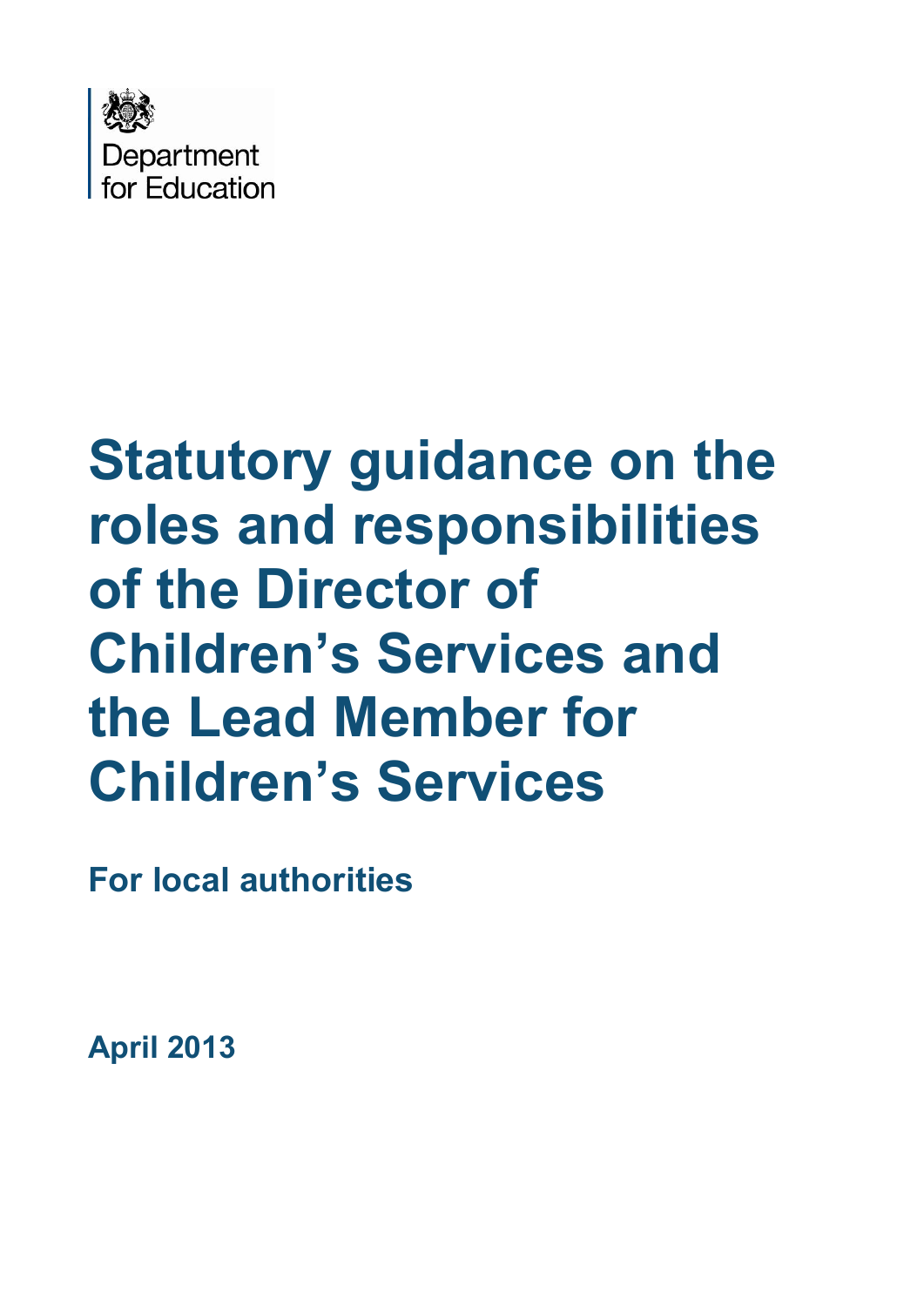# **Contents**

| Summary                                                                     | 3              |
|-----------------------------------------------------------------------------|----------------|
| About this guidance                                                         | 3              |
| <b>Review date</b>                                                          | 3              |
| What legislation does this guidance refer to?                               | 3              |
| Who is this guidance for?                                                   | 3              |
| Key points                                                                  | 3              |
| The Director of Children's Services and Lead Member for Children's Services | 5              |
| The Director of Children's Services (DCS)                                   | 5              |
| The Lead Member for Children's Services (LMCS                               | 5              |
| Ensuring a clear line of accountability                                     | 6              |
| Additional functions not related to local authority children's services     | 6              |
| Joint DCS appointments                                                      | $\overline{7}$ |
| Local assurance                                                             | $\overline{7}$ |
| Roles and Responsibilities of the DCS and LMCS                              | 9              |
| Leadership and partnership                                                  | 9              |
| Safeguarding                                                                | 11             |
| Vetting and barring scheme                                                  | 11             |
| Vulnerable children and young people                                        | 12             |
| Fair access to services                                                     | 13             |
| <b>Educational excellence</b>                                               | 14             |
| Further sources of information                                              | 15             |
| Associated resources (external links)                                       | 15             |
| Other departmental advice and guidance you may be interested in             | 15             |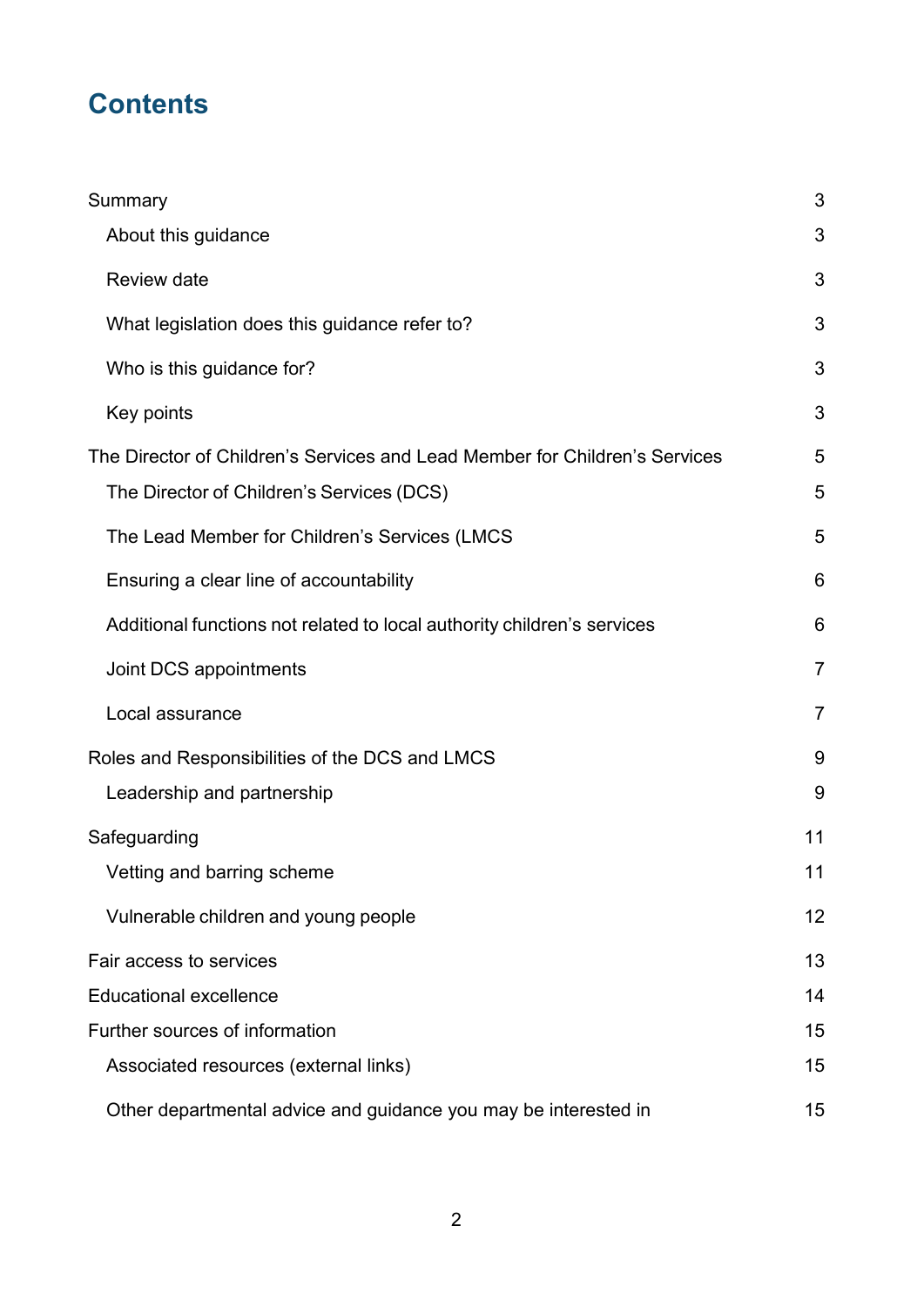## <span id="page-2-0"></span>**Summary**

## <span id="page-2-1"></span>**About this guidance**

This is statutory guidance issued by the Secretary of State for Education. Local authorities in England<sup>[1](#page-2-6)</sup> must have regard to it in relation to the appointment of the Director of Children's Services (DCS) and the designation of the Lead Member for Children's Services (LMCS). This guidance covers the legislative basis for the two appointments, roles and responsibilities of the post holders, and how this relates to Government expectations about local authorities' role in education and children and young people's services.

#### <span id="page-2-2"></span>**Review date**

This guidance replaces the previous versions issued in 2005, 2009 and 2012.This guidance will next be reviewed on an annual basis to check whether it is still fit for purpose: but it will only be revised if it is no longer considered fit for purpose. Annex A lists other sources of information and guidance and will be updated regularly.

#### <span id="page-2-3"></span>**What legislation does this guidance refer to?**

 Sections 18(7) (Director of Children's Services) and 19(2) (Lead Member for Children's Services) of the Children Act 2004. This means that local authorities must have regard to it and, if they decide to depart from it, they will need to have clear reasons for doing so.

#### <span id="page-2-4"></span>**Who is this guidance for?**

This guidance is for:

 Local authorities in England with responsibility for education and children's social services functions.

## <span id="page-2-5"></span>**Key points**

 The *Children Act 2004* requires every upper tier local authority to appoint a Director of Children's Services and designate a Lead Member for Children's Services.

<span id="page-2-6"></span> $1$  References in this guidance to local authority 'education' functions do not include further and higher education functions listed at section 18(3) of the Children Act 2004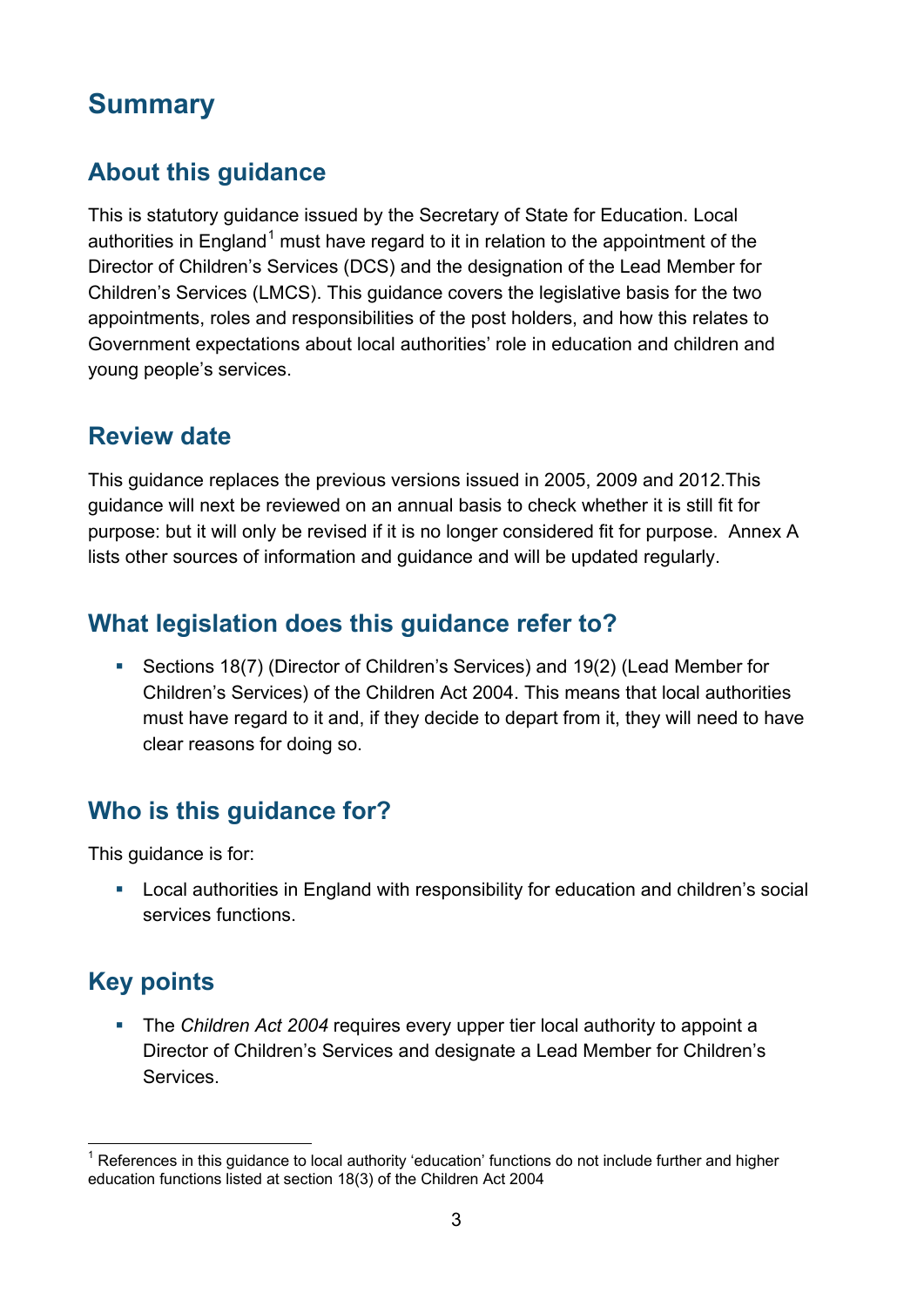- The DCS and LMCS are appointed for the purposes of discharging the education and children's social services functions of the local authority. The functions for which they are responsible are set out in section 18(2) of the Children Act 2004. This includes (but is not limited to) responsibility for children and young people receiving education or children's social care services in their area and all children looked after by the local authority or in custody (regardless of where they are placed).
- Within this legal framework, it is for individual local authorities to determine their own organisational structures in the light of their local circumstances. However, local authorities must ensure that there is both a single officer and a single elected member each responsible for both education and children's social care. The DCS and LMCS should each have an integrated children's services brief, ensuring that the safety and the educational, social and emotional needs of children and young people are central to the local vision. Between them, the DCS and LMCS provide a clear and unambiguous line of local accountability.
- The DCS has professional responsibility for children's services, including operational matters; the LMCS has political responsibility for children's services. Together with the Chief Executive and Leader or Mayor<sup>[2](#page-3-0)</sup> the DCS and LMCS have a key leadership role both within the local authority and working with other local agencies to improve outcomes for children and young people.
- The DCS is a politically restricted statutory chief officer post; they should be a first tier officer and report directly to the Chief Executive.
- Local authorities should, as a matter of course, assure themselves that their arrangements enable them to discharge their education and children's social care functions effectively.
- Given the breadth and importance of children's services functions that the DCS and LMCS cover, local authorities should give due consideration to protecting the discrete roles and responsibilities of the DCS and LMCS before allocating to them any additional functions other than children's services.

<span id="page-3-0"></span> $2$  Local authorities that are considering adopting the committee system should take into account and implications for the DCS and LMCS roles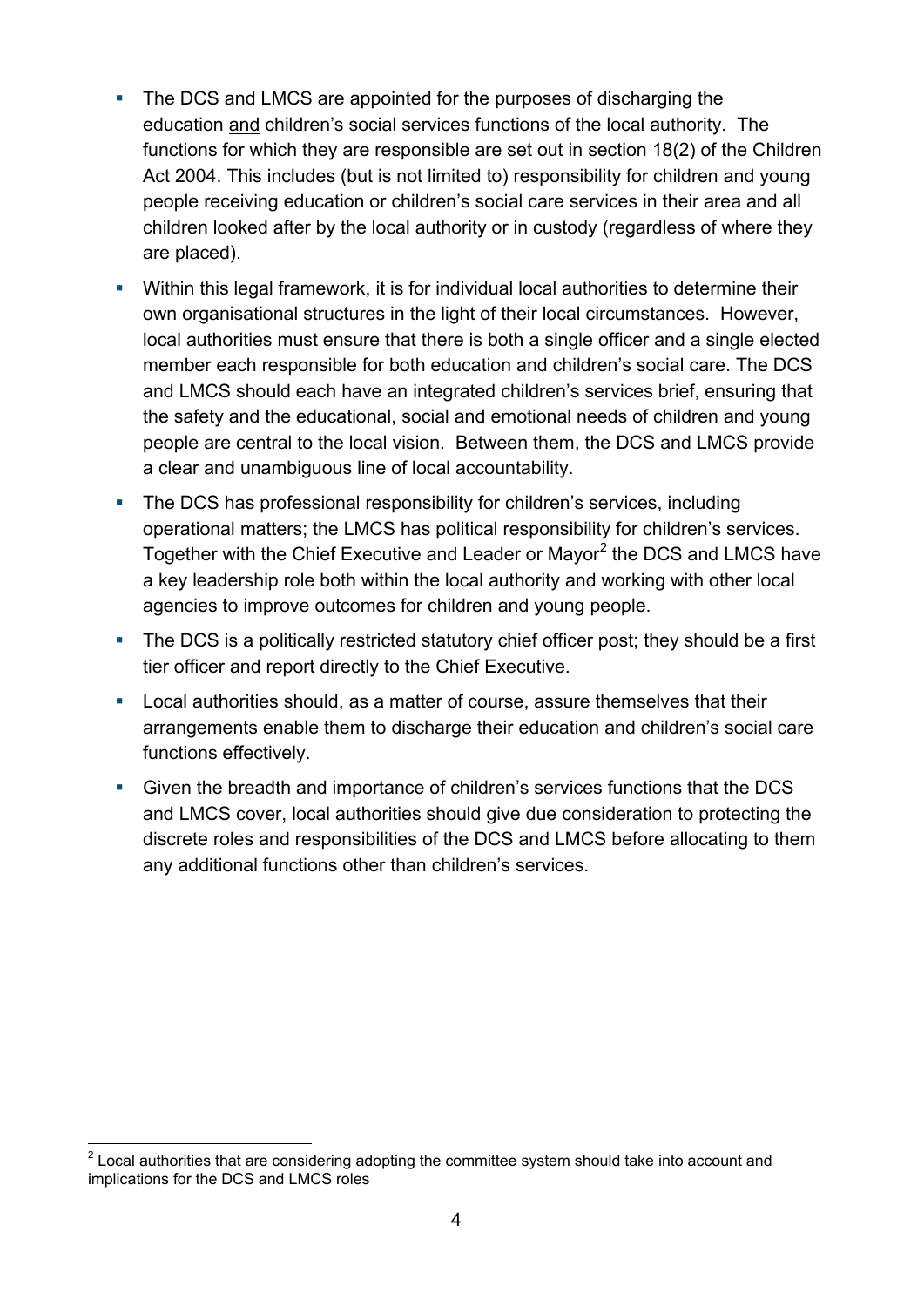# <span id="page-4-0"></span>**The Director of Children's Services and Lead Member for Children's Services**

## <span id="page-4-1"></span>**The Director of Children's Services (DCS)**

- 1) Section 18 of the Children Act 2004 requires every top tier local authority to appoint a Director of Children's Services. The DCS has professional responsibility for the leadership, strategy and effectiveness of local authority children's services and, as such, this post should be at first tier officer level. The DCS is responsible for securing the provision of services which address the needs of all children and young people, including the most disadvantaged and vulnerable, and their families and carers. In discharging these responsibilities, the DCS will work closely with other local partners to improve the outcomes and well-being of children and young people. The DCS is responsible for the performance of local authority functions relating to the education and social care of children and young people. The DCS is responsible for ensuring that effective systems are in place for discharging these functions, including where a local authority has commissioned any services from another provider rather than delivering them itself. The DCS should have regard to the General Principles of the United Nations Convention on the Rights of the Child (UNCRC) and ensure that children and young people are involved in the development and delivery of local services.
- 2) The DCS is a politically restricted statutory chief officer post.<sup>[3](#page-4-3)</sup> This means the post holder is prevented from taking part in certain political activities. In particular, the DCS is disqualified from being an elected member of the local authority. The DCS should report directly to the Chief Executive (Head of Paid Service), who in turn is accountable to the Council for the performance of its chief officers<sup>[4](#page-4-4)</sup> Local authorities are strongly encouraged to involve children and young people in the appointment of the DCS.

#### <span id="page-4-2"></span>**The Lead Member for Children's Services (LMCS**)

3) Section 19 of the Children Act 2004 requires every top tier local authority to designate one of its members as Lead Member for Children's Services. The LMCS will be a local Councillor with delegated responsibility from the Council, through the Leader or Mayor<sup>[5](#page-4-5)</sup>, for children's services. The LMCS, as a member of the Council Executive, has political responsibility for the leadership, strategy and effectiveness of local authority children's services. The LMCS is also democratically accountable to local

 $\frac{3}{2}$ Under section 2 of the Local Government and Housing Act (as amended)

<span id="page-4-4"></span><span id="page-4-3"></span> $4$  See Schedule 1 to the Local Authorities (Standing Orders) (England) Regulations 2001 SI 3384

<span id="page-4-5"></span><sup>&</sup>lt;sup>5</sup> In Local authorities with governance models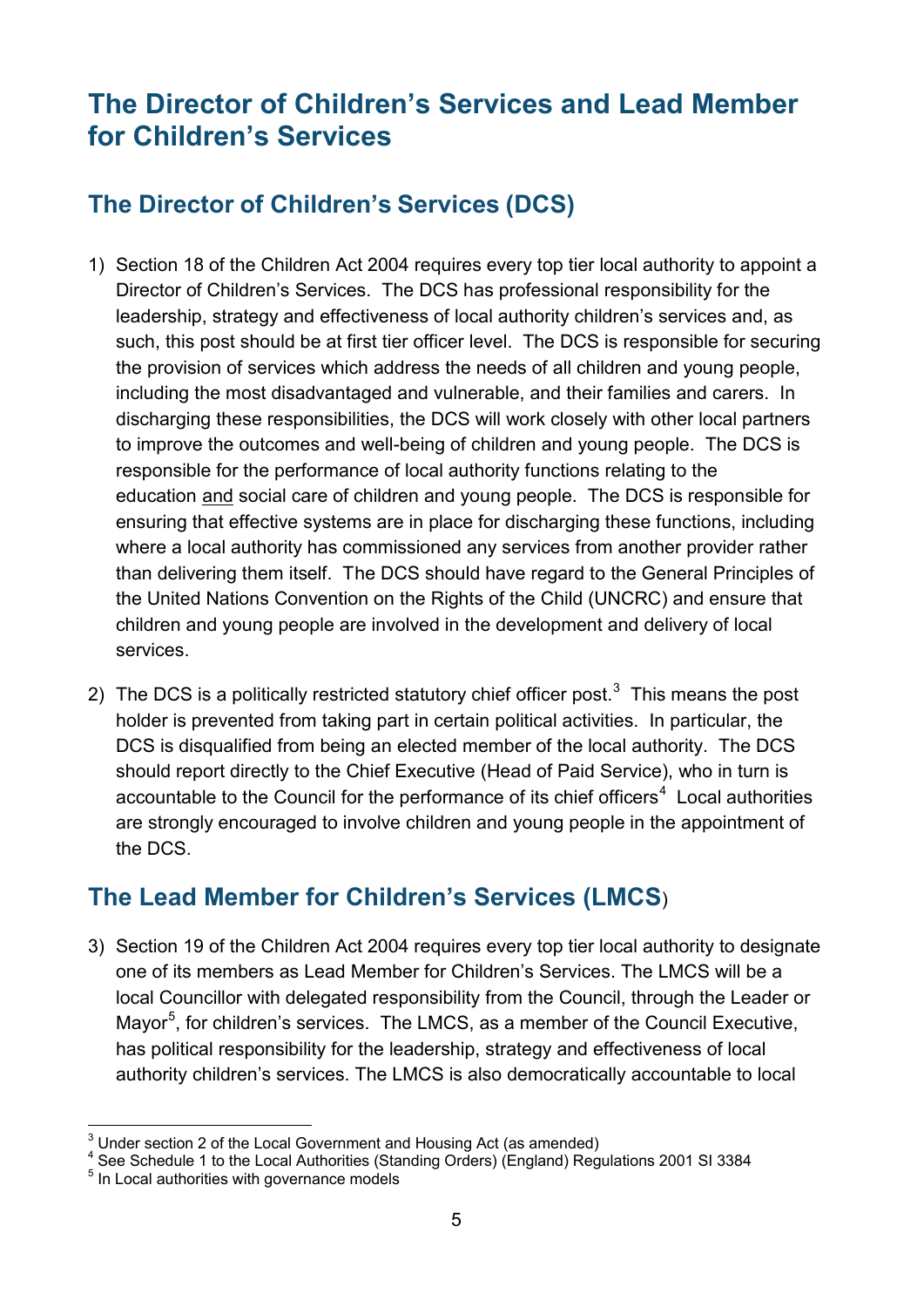communities and has a key role in defining the local vision and setting political priorities for children's services within the broader political context of the Council.

4) The LMCS is responsible for ensuring that the needs of all children and young people, including the most disadvantaged and vulnerable, and their families and carers, are addressed. In doing so, the LMCS will work closely with other local partners to improve the outcomes and well-being of children and young people. The LMCS should have regard to the UNCRC and ensure that children and young people are involved in the development and delivery of local services. As politicians, LMCSs should not get drawn into the detailed day-to-day operational management of education and children's services. They should, however, provide strong, strategic leadership and support and challenge to the DCS and relevant members of their senior team as appropriate.

#### <span id="page-5-0"></span>**Ensuring a clear line of accountability**

5) Integrating education and children's social care services under a single officer and a single member provides both a strategic and professional framework within which the safety and the educational, social and emotional needs of children and young people are considered together. The DCS and LMCS roles provide a clear and unambiguous line of political and professional accountability for children's well-being. The DCS and LMCS should report to the Chief Executive and to the Council Leader or Mayor respectively as the post holders with ultimate responsibility for the political and corporate leadership of the Council and accountability for ensuring that the effectiveness of steps taken and capacity to improve outcomes for all children and young people is reflected across the full range of the Council's business. The DCS and LMCS (in their respective roles) will also need to work closely with the Director of Public Health as the principal adviser on health to officials and members.

#### <span id="page-5-1"></span>**Additional functions not related to local authority children's services**

6) It is legally permissible for the DCS and LMCS roles to be combined with other operational and political functions of the local authority. However, given the breadth and importance of children's services functions that the DCS and LMCS cover, local authorities should give due consideration to protecting the discrete roles and responsibilities of the DCS and LMCS before allocating any additional functions to individuals performing these roles. In particular, local authorities should undertake a local test of assurance so that the focus on outcomes for children and young people will not be weakened or diluted as a result of adding such other responsibilities (see paras 13-16 below). Given the demanding nature of the DCS and LMCS roles, local authorities should consider *all* aspects of any combined posts (e.g. the impact on both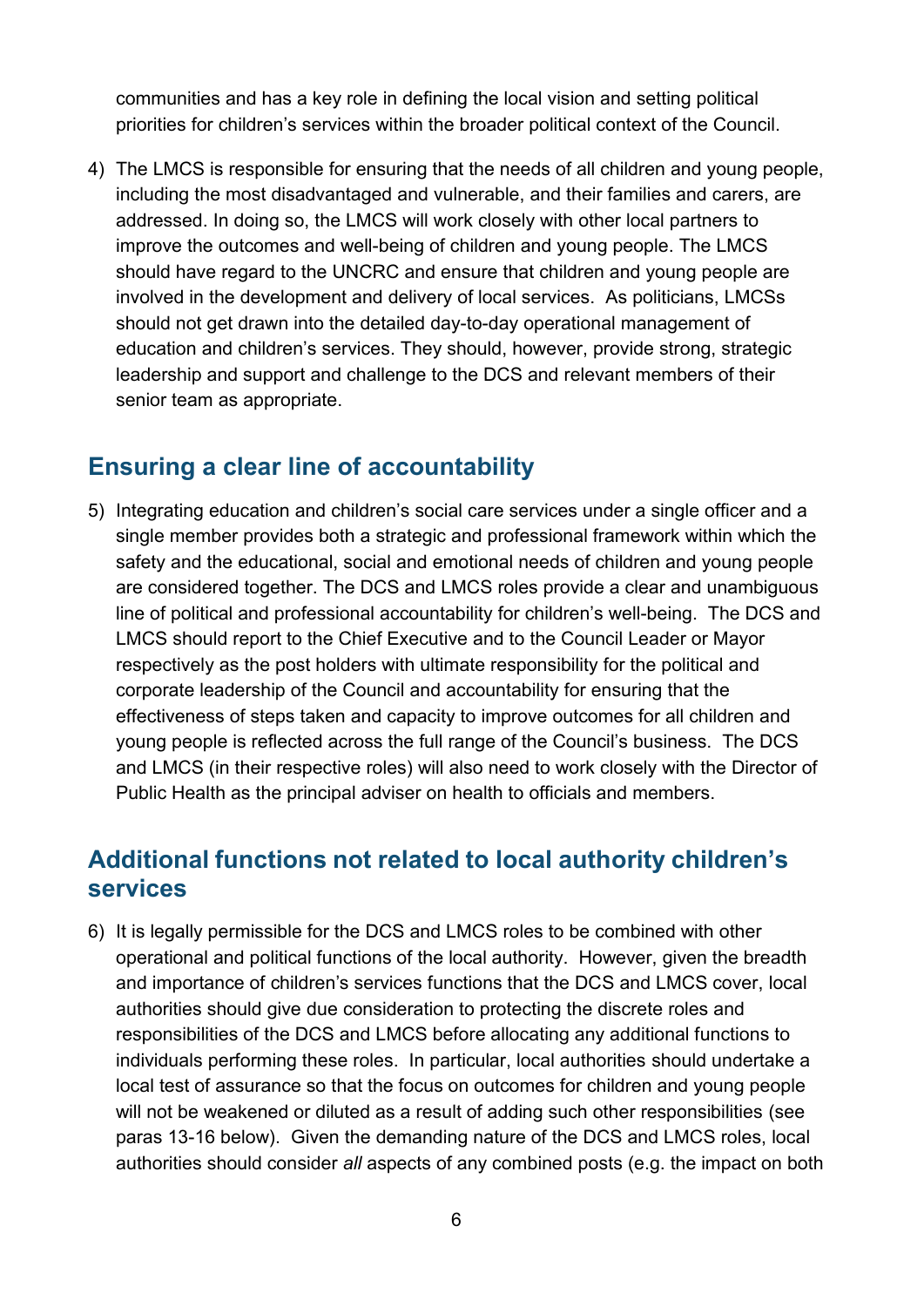children and adult services where there is a joint DCS and Director of Adult Social Services post).

7) The DCS should report directly to the Chief Executive, so it is not appropriate for the Chief Executive also to hold the statutory role of DCS (except possibly as a temporary measure whilst the Council actively takes steps to fill a vacant DCS post and an alternative interim DCS appointment is not considered appropriate).

## <span id="page-6-0"></span>**Joint DCS appointments**

8) It is legally permissible for two or more local authorities to appoint a single joint DCS to cover children's services responsibilities across all the local authority areas concerned.

#### <span id="page-6-1"></span>**Local assurance**

- 9) Local authorities will, as a matter of course, want to ensure their structures and organisational arrangements enable them to:
	- fulfil their statutory duties effectively (including ensuring that children, young people and families receive effective help and benefit from high educational standards locally);
	- be transparent about responsibilities and accountabilities,
	- support effective interagency and partnership working.
- 10)A local authority should carry out effective assurance checks, integrated as part of their usual decision-making and scrutiny work, of their structures and organisational arrangements. Once any new arrangements are in place, local authorities should review their arrangements regularly to satisfy themselves that they continue to be effective.
- 11)These assurances should be agreed within the Council. They should be subject to self-assessment within the local authority, and to peer challenge and review, as part of the process of securing continuous sector-led improvement in the quality of services. Where, as part of Ofsted's assessment of the quality and effectiveness of local authority leadership and management, inspectors identify an issue arising from the local authority's arrangements for discharging the DCS and LMCS functions, they may decide to look at the quality and effectiveness of the authority's assurance process.
- 12)It is for each local authority to determine the precise nature of its own assurance process and how to provide transparency for local communities about which individuals are fulfilling the statutory roles of DCS and LMCS, taking account of local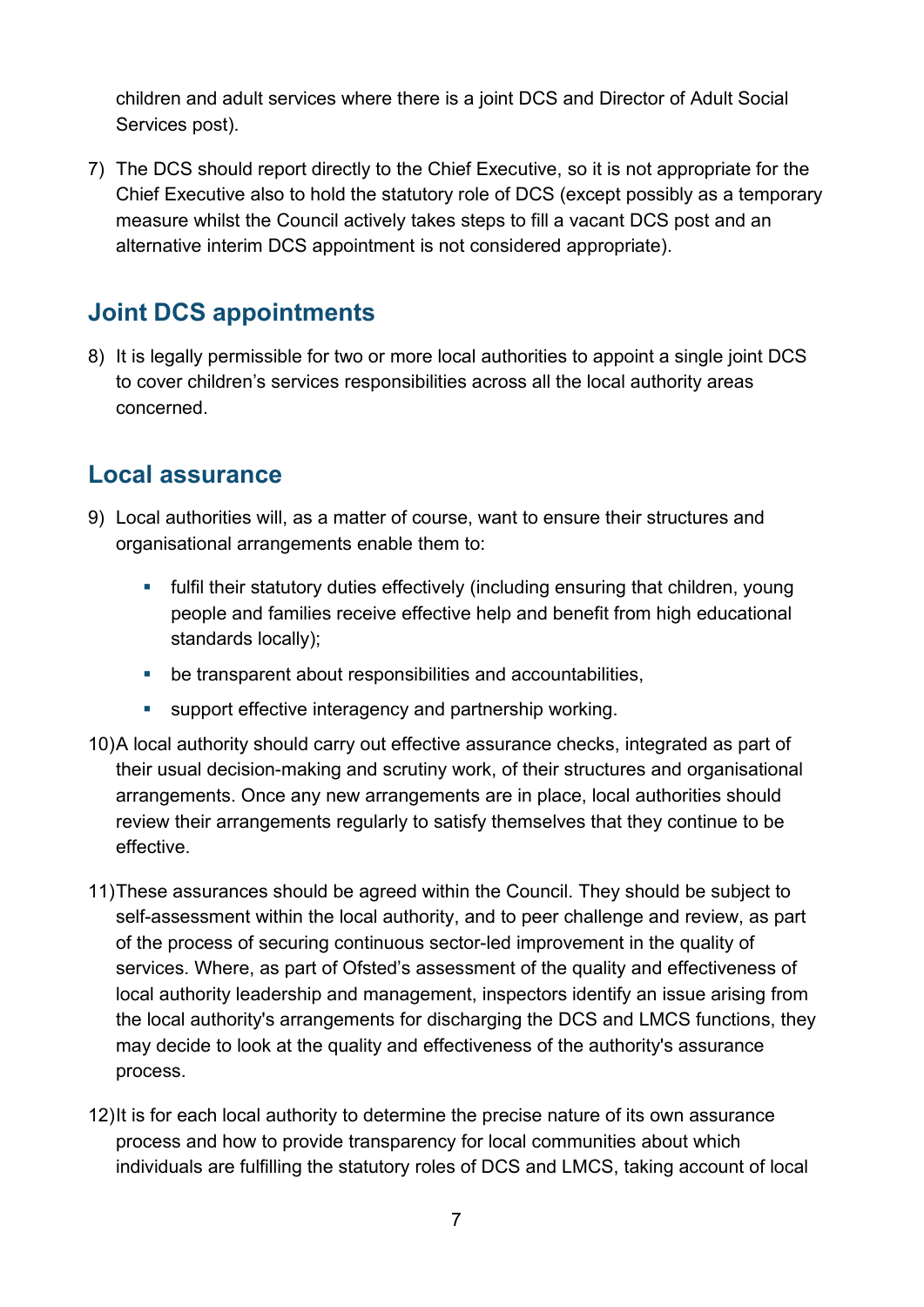circumstances. However, in doing so, the following elements are likely to be essential in assuring that effective arrangements are in place:

- clarity about how senior management arrangements ensure that the safety and the educational, social and emotional needs of children and young people are given due priority and how they enable staff to help the local authority discharge its statutory duties in an integrated and coherent way;
- clarity about how the local authority intends to discharge its children's services functions and be held accountable for them from political, professional, legal and corporate perspectives (including where, for example, services are commissioned from external providers or mutualised in an arm's length body);
- the seniority of and breadth of responsibilities allocated to individual post holders and how this impacts on their ability to undertake those responsibilities (especially where a local authority is considering allocating any additional functions to the DCS and LMCS posts);
- the involvement and experiences of children and young people in relation to local services;
- clarity about child protection systems, ensuring that professional leadership and practice is robust and can be challenged on a regular basis, including an appropriate focus on offering early help and working with other agencies in doing so; and
- the adequacy and effectiveness of local partnership arrangements (e.g. the local authority's relationship with schools, the courts, children's trust cooperation arrangements, Community Safety Partnerships, health and wellbeing boards, Youth Offending Team partnerships, police, probation, Multi-Agency Public Protection Arrangements and Multi-Agency Risk Assessment Conferences) and their respective accountabilities.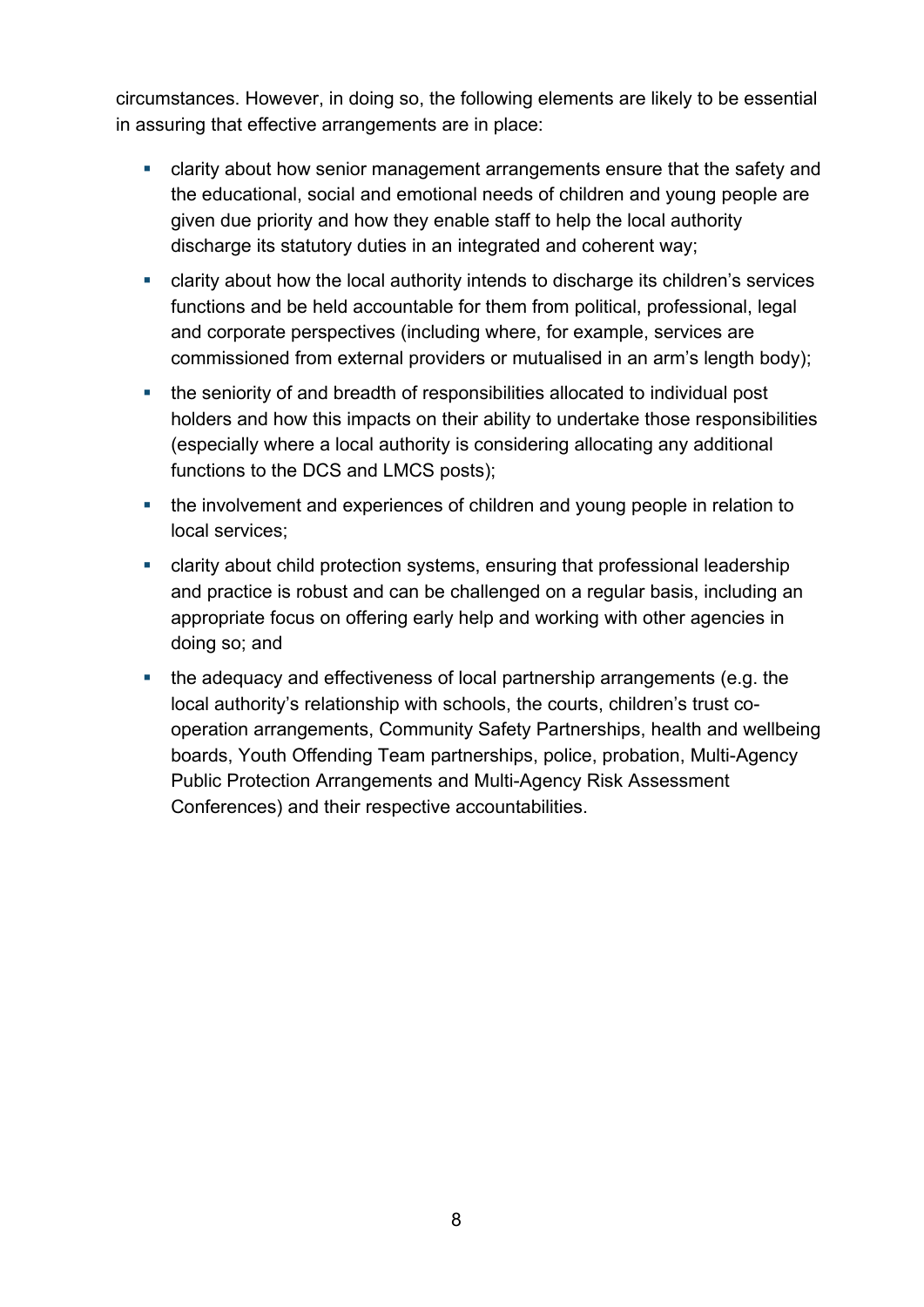## <span id="page-8-0"></span>**Roles and Responsibilities of the DCS and LMCS**

13)Local authorities are bound by some 200 statutory duties covering education and children's social care. The way in which the roles and responsibilities of the DCS and LMCS are fulfilled will vary between different places and change over time. This guidance does not attempt to cover all these duties in detail but the key aspects of those roles are outlined below.

#### <span id="page-8-1"></span>**Leadership and partnership**

- 14)The DCS and LMCS work together to provide strong, strategic local leadership and development of an increasingly autonomous and diverse education and children's services sector. Working with headteachers, school governors and academy sponsors and principals, the DCS and LMCS should support the drive for high educational standards for all children and young people, paying particular attention to the most disadvantaged groups. They should also ensure that children's services are integrated across the council, for example to support a smooth transition from children's to adults' services. The DCS and LMCS should involve and listen to parents, carers, children and young people. The DCS and LMCS have a key role in ensuring that the local voluntary and community sector, charities, social enterprises, the private sector and children and young people themselves are included in the scope of local authority planning, commissioning and delivery of children's services where appropriate.
- 15)Section 10 of the Children Act 2004 places a duty on local authorities and certain named partners (including health) to co-operate to improve children's well-being. The DCS and LMCS must lead, promote and create opportunities for co-operation with local partners (for example, health, police, schools, housing services, early years, youth justice, probation, higher and further education, and employers) to improve the well-being of children and young people. Local authorities must also (by virtue of the Child Poverty Act 2010 <sup>[6](#page-8-2)</sup>establish local co-operation arrangements to reduce child poverty, prepare and publish a local child poverty needs assessment, and prepare a local child poverty strategy.
- 16)As a statutory member of local health and wellbeing boards, the DCS will have a clear role in driving the development of the local Joint Strategic Needs Assessment (JSNA) and joint health and wellbeing strategy. The DCS will promote the interests of children, young people and their families. The DCS will also help join up local commissioning plans for clinical and public health services with children's social care and education, where appropriate, to address the identified local needs through the

<span id="page-8-2"></span> $6$  Although the local authority duties under the Child Poverty Act 2010 are not included in the Section 18(2) definition of functions for which the DCS / LMCS are automatically responsible, local authorities may nonetheless consider it appropriate to assign them to the DCS LMCS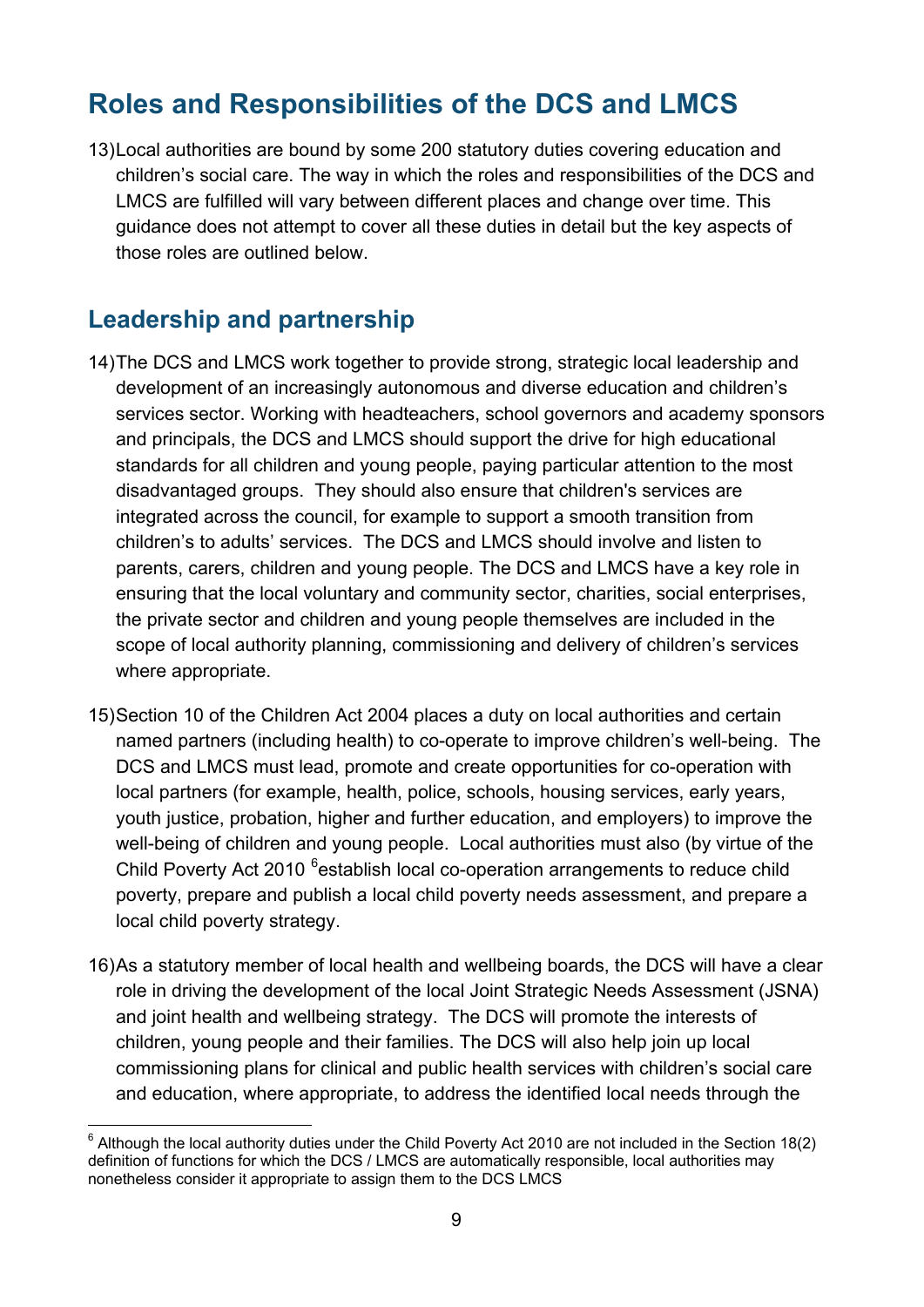JSNA and Joint Health and Wellbeing Strategy. The DCS will make a key contribution to ensuring effective working relationships between the health and wellbeing board and the LSCB. The DCS is responsible for any agreements made under section 75 of the National Health Service (NHS) Act 2006 between the local authority and NHS relating to children and young people – for example, pooled budgets for commissioning and/or delivering integrated services covering children's health, social care and education.

17)Local authorities must comply with the duties set out in the Equality Act 2010, which means that, as well as ensuring that they do not discriminate unlawfully, DCSs LMCSs must take into account the likely impact of their policies and decisions on specified groups. In doing so, particular consideration should be given to Article 2 of the UNCRC. Local authorities should also maintain an audit trail to demonstrate how equalities matters were considered as part of the decision-making process.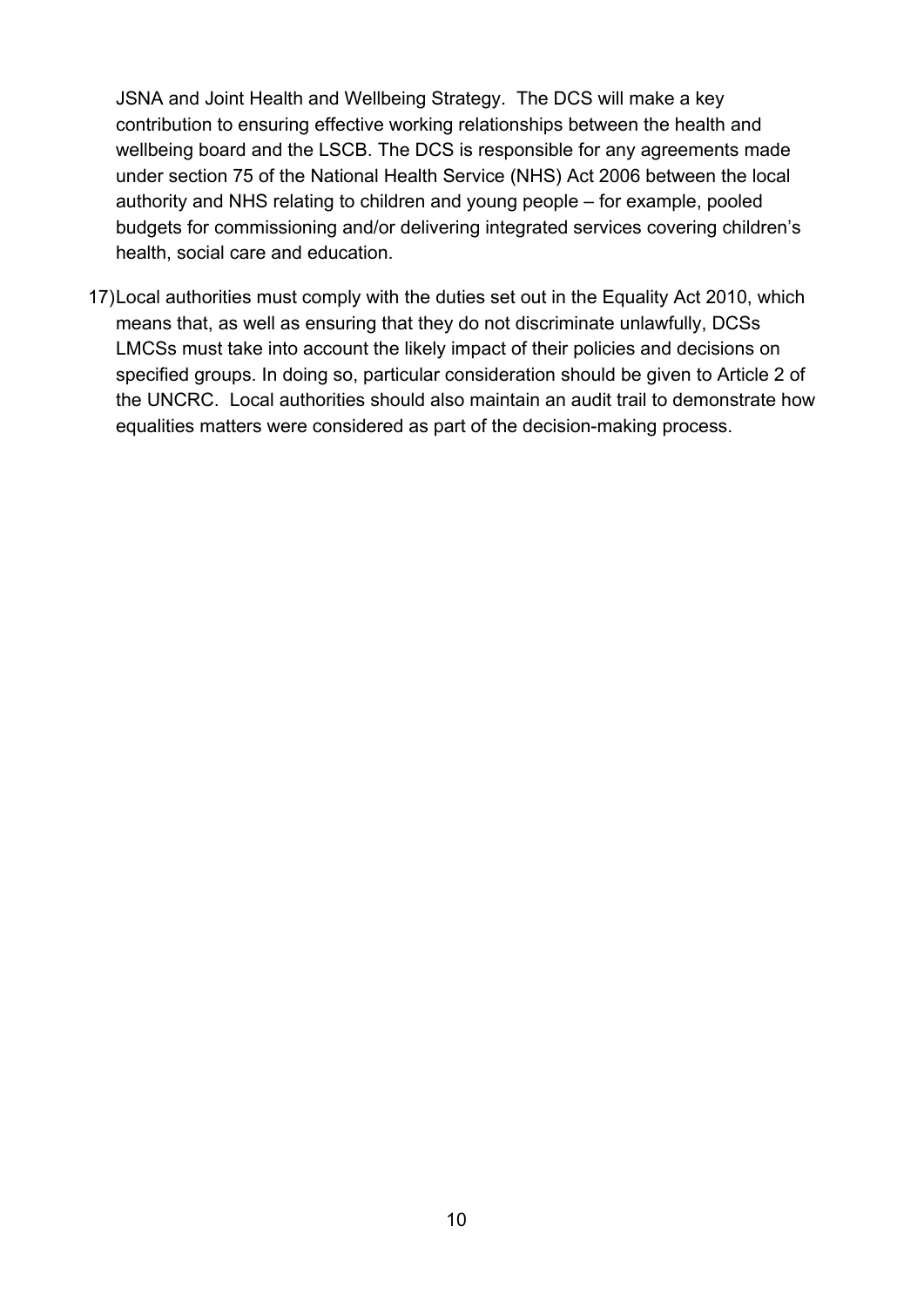# <span id="page-10-0"></span>**Safeguarding**

- 18)Section 11 of the Children Act 2004 requires local authorities and other named statutory partners to make arrangements to ensure that their functions are discharged with a view to safeguarding and promoting the welfare of children. There is a similar requirement imposed on schools<sup>[7](#page-10-2)</sup>. This should ensure that safeguarding is integral to all that local authorities, schools and other named partners do. The DCS and LMCS should ensure that there are clear and effective arrangements to protect children and young people from harm (including those attending independent schools). Local authorities are also required to set up a LSCB to coordinate the effectiveness of arrangements to safeguard and promote the welfare of children and young people in that area.
- 19)The DCS has the responsibility within the local authority for improving outcomes for children and young people, children's social care functions and local cooperation arrangements for children's services. $8$  The DCS should always be a member of the LSCB. However, it is the responsibility of the Chief Executive (Head of Paid Service) to appoint or remove the LSCB chair, with an appointment panel involving Board members and lay members. The Chief Executive, drawing on other Board partners and, where appropriate, the Lead Member will hold the Chair to account for the effective working of the LSCB and will be held to account for the effective working of the  $\mathsf{LSCB}^9$  $\mathsf{LSCB}^9$ .
- 20)The LMCS should be a "participating observer" of the LSCB; they may engage in discussions but not be part of the decision making process in order to provide the LMCS with the independence to challenge the DCS (and others) when necessary. The DCS also has a crucial role in ensuring collaboration and dialogue with the family courts so that high quality local authority assessments and other evidence contribute to effective and timely court processes for children.

## <span id="page-10-1"></span>**Vetting and barring scheme**

21)DCSs and LMCSs will not be in regulated activity in relation to children just by virtue of undertaking those posts. The Government will publish detailed information about workplace safeguarding in good time for commencement of the new Vetting and Barring Scheme arrangements.

<span id="page-10-2"></span>In accordance with section 175 of the Education Act 2002 if they are maintained or the Independent School Standards set out pursuant to section 157 of that Act if they are independent schools, including Academies and Free Schools

<span id="page-10-4"></span><span id="page-10-3"></span><sup>&</sup>lt;sup>8</sup> Section 18 of the Children Act 2004. Df E guidance expands on this role 9 Working Together to Safeguard Children 3.12 - 3.13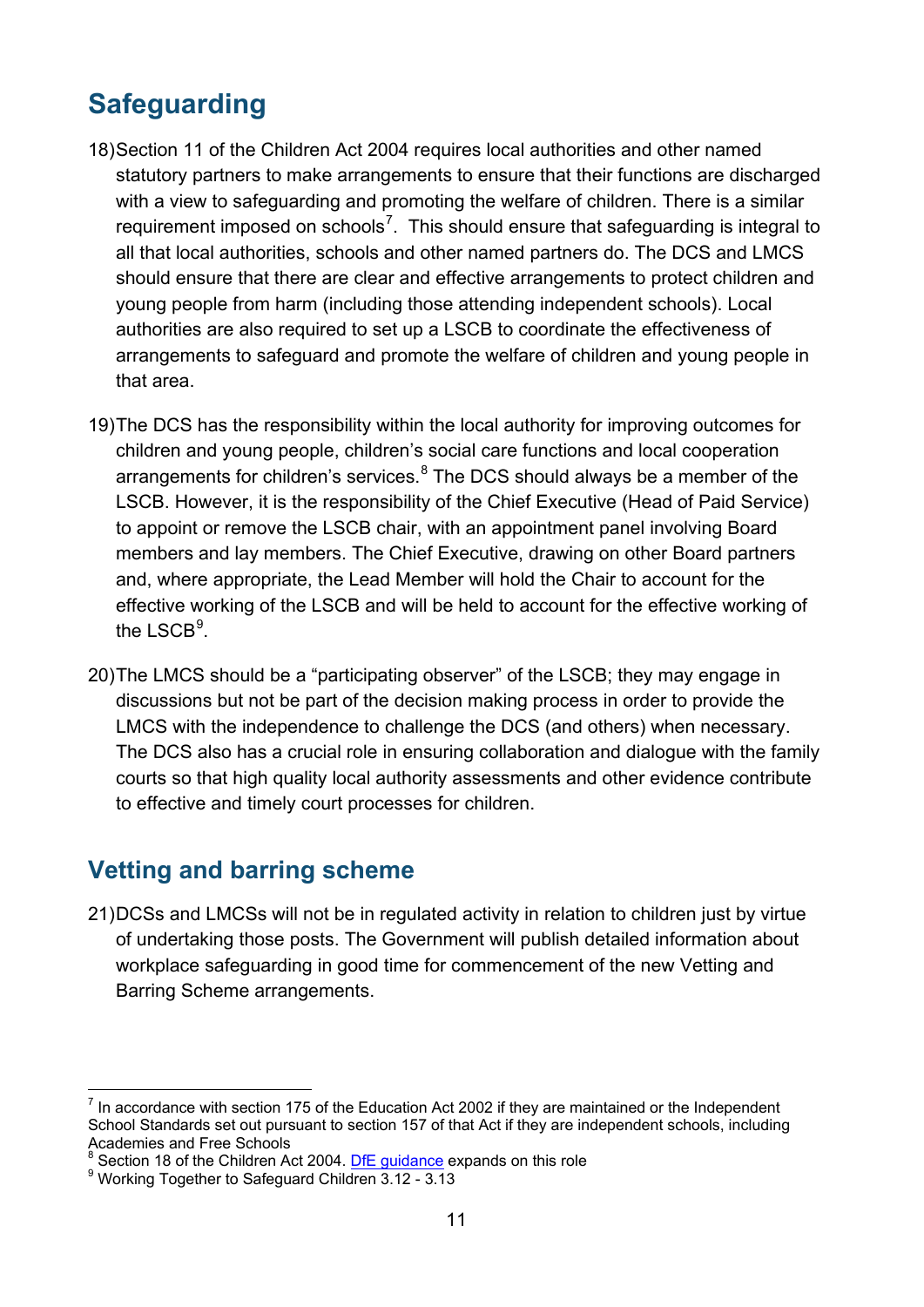## <span id="page-11-0"></span>**Vulnerable children and young people**

- 22)Local authorities should work with partners to promote prevention and early intervention and offer early help so that emerging problems are dealt with before they become more serious. This will help to improve educational attainment, narrow the gaps for the most disadvantaged and promote the wider well-being of children and young people, including at key transition points.
- 23)More specifically, the DCS and LMCS in their respective roles:
	- have a shared responsibility with all officers and members of the local authority to act as effective and caring corporate parents for looked after children, with key roles in improving their educational attainment, providing stable and high quality placements and proper planning for when they leave care;
	- **nust ensure that disabled children and those with special educational needs** (SEN) can access high quality provision that meets their needs and fund provision for children with statements of SEN;
	- **nust ensure arrangements are in place for alternative provision for children** outside mainstream education or missing education (e.g. due to permanent exclusion or illness) to receive suitable full-time education;
	- should ensure there is coherent planning between all agencies providing services for children involved in the youth justice system (including those leaving custody), secure the provision of education for young people in custody and ensure that safeguarding responsibilities are effectively carried out; and
	- should understand local need and secure provision of services taking account of the benefits of prevention and early intervention and the importance of cooperating with other agencies to offer early help to children, young people and families.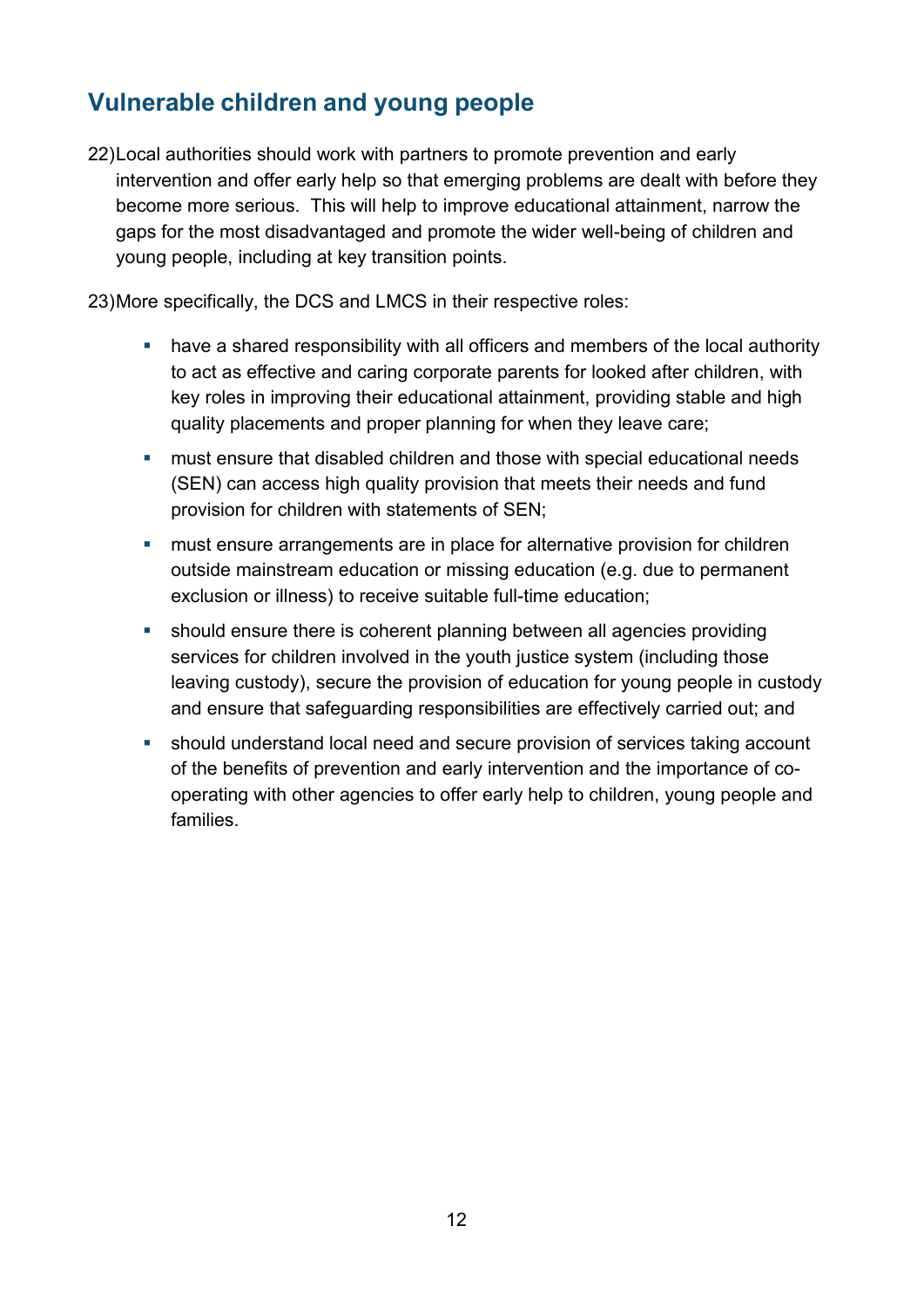## <span id="page-12-0"></span>**Fair access to services**

- 24)Local authorities should promote the interests of children, young people, parents and families and work with local communities to stimulate and support a diversity of school, early years and 16-19 provision that meets local needs. More specifically, the DCS and LMCS in their respective roles:
	- must ensure fair access to all schools for every child in accordance with the statutory School Admissions and School Admissions Appeal Codes and ensure appropriate information is provided to parents;
	- **nust ensure provision for suitable home to school transport arrangements;**
	- should actively promote a diverse supply of strong schools, including by encouraging good schools to expand and, where there is a need for a new school, seeking proposals for an Academy or Free School;
	- should promote high quality early years provision, including helping to develop the market, securing free early education for all three and four year olds and for all disadvantaged two year olds<sup>10</sup>, providing information, advice and assistance to parents and prospective parents, and ensuring there are sufficient Sure Start children's centre services to meet local need and sufficient childcare for working parents;
	- must secure access for young people to sufficient educational and recreational leisure-time activities and facilities for the improvement of their well-being and personal and social development;
	- should promote children's and young people's participation in public decisionmaking so they can influence local commissioners; and
	- should promote participation in education or training of young people, including by securing provision for young people aged 16-19 (or 25 for those with learning difficulties/disabilities).

<span id="page-12-1"></span> $10$  The free entitlement to early education for disadvantaged two year olds became statutory in 2013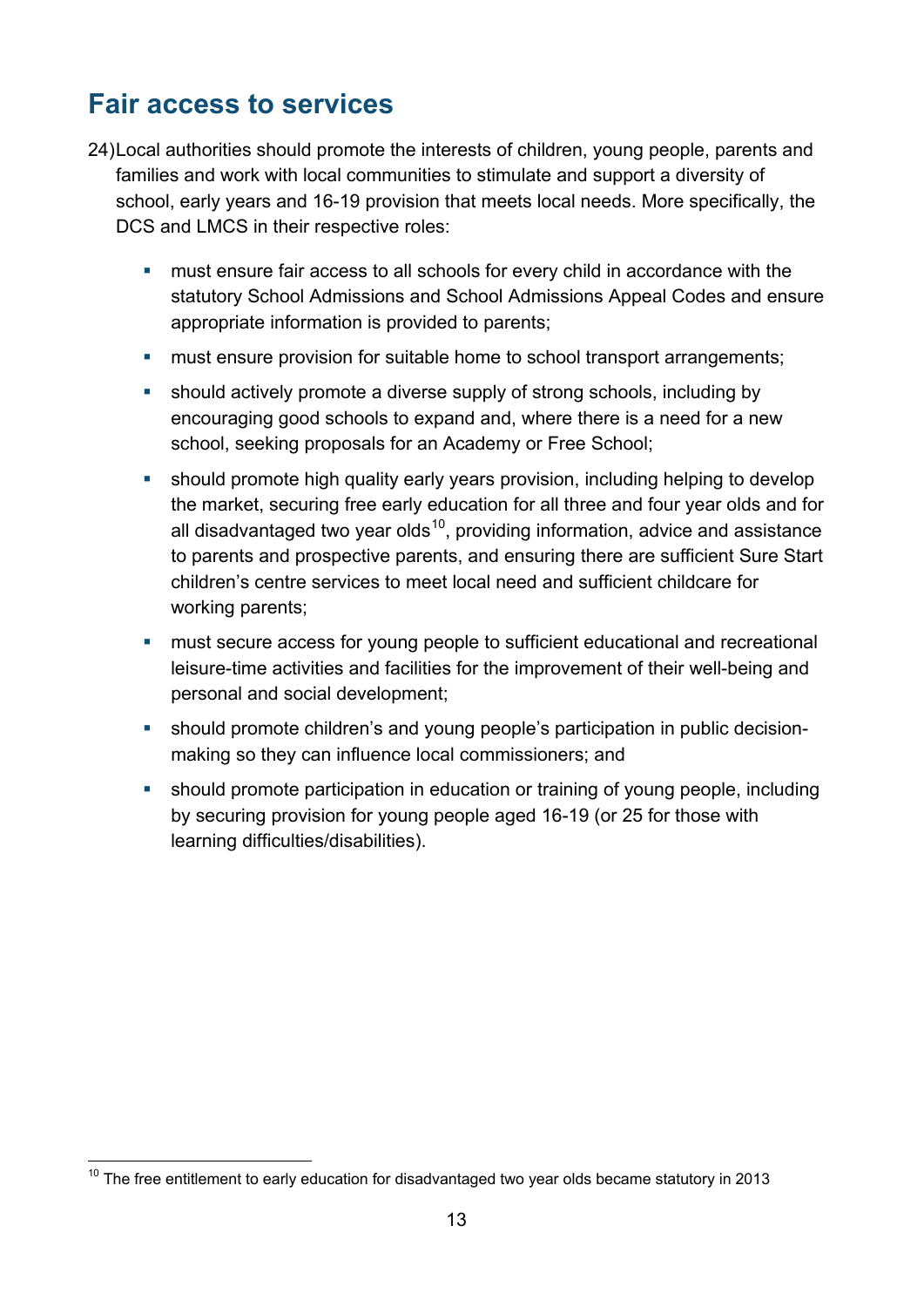# <span id="page-13-0"></span>**Educational excellence**

- 25)Working with headteachers, school governors and academy sponsors and principals, local authorities should promote educational excellence for all children and young people and be ambitious in tackling underperformance. More specifically, the DCS and LMCS should in their respective roles:
	- take rapid and decisive action in relation to poorly performing schools, including using their intervention powers with regard to maintained schools and considering alternative structural and operational solutions;
	- develop robust school improvement strategies, including choosing whether to offer such services in a competitive and open school improvement market, working beyond local authority boundaries;
	- **•** promote high standards in education by supporting effective school to school collaboration and providing local leadership for tackling issues needing attention which cut across more than one school, such as poor performance in a particular subject area across a cluster of schools;
	- support maintained schools in delivering an appropriate National Curriculum and early years providers in meeting the requirements of the Early Years Foundation Stage (as outlined in the EYFS Statutory Framework);
	- establish a schools forum for their area, maintain a scheme for financing maintained schools and provide financial information; and
	- undertake specified responsibilities in relation to staffing and governance of maintained schools.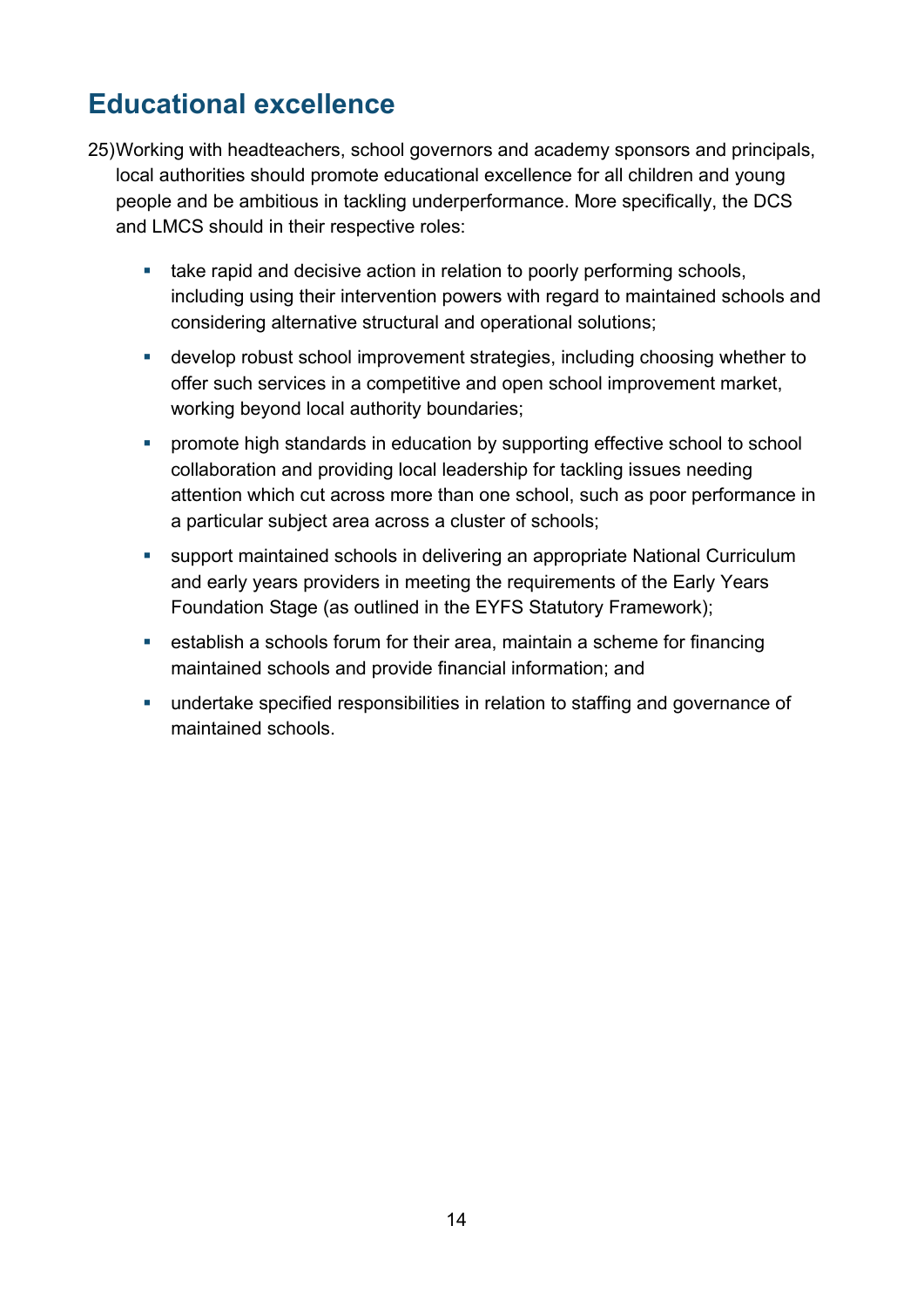# <span id="page-14-0"></span>**Further sources of information**

## <span id="page-14-1"></span>**Associated resources (external links)**

- Association of Directors of Children's Services
- [Centre for Excellence and Outcomes in Children and Young People's Services](http://www.c4eo.org.uk/)
- [Child Health Profiles](http://www.chimat.org.uk/profiles)
- **[Local Government Group](http://www.local.gov.uk/)**
- **[National College for School Leadership](http://www.education.gov.uk/nationalcollege/)** [Office for Standards in Education, Children's Services and Skills](http://www.ofsted.gov.uk/)
- **[Society of Local Authority Chief Executives](http://www.solace.org.uk/)**
- United Nations Convention on the Rights of the Child
- **[Virtual Staff College](http://www.virtualstaffcollege.co.uk/)**

#### <span id="page-14-2"></span>**Other departmental advice and guidance you may be interested in**

- [Code of Practice for Local Authorities on Delivery of Free Early Years Provision](http://www.education.gov.uk/aboutdfe/statutory/g00209650/code-of-practice-for-las)  [for 3 & 4 year olds](http://www.education.gov.uk/aboutdfe/statutory/g00209650/code-of-practice-for-las)
- [Early identification, assessment of needs and intervention –](https://www.education.gov.uk/publications/eOrderingDownload/CAF-Practitioner-Guide.pdf) The Common [Assessment Framework \(CAF\) for children and young people: A guide for](https://www.education.gov.uk/publications/eOrderingDownload/CAF-Practitioner-Guide.pdf)  [managers](https://www.education.gov.uk/publications/eOrderingDownload/CAF-Practitioner-Guide.pdf)
- [Equality Act 2010: Public sector equality duty what do I need to know? A quick](http://www.pfc.org.uk/pdf/equality-duty.pdf)  [start guide for public sector organisations](http://www.pfc.org.uk/pdf/equality-duty.pdf)
- [Legal framework for working with looked after children: regulations and](http://www.education.gov.uk/childrenandyoungpeople/families/childrenincare/regs)  [guidance](http://www.education.gov.uk/childrenandyoungpeople/families/childrenincare/regs)
- [School Admissions Code](https://www.education.gov.uk/publications/standard/publicationDetail/Page1/DFE-00013-2012)
- [School Admission Appeals Code](http://www.education.gov.uk/childrenandyoungpeople/strategy/laupdates/a00203050/the-school-admissions-and-appeals-codes)
- **[Special Educational Needs Code](http://www.education.gov.uk/aboutdfe/statutory/g00213120/eyfs-statutory-framework) of Practice**
- **[Statutory Framework for the Early Years Foundation Stage](http://www.education.gov.uk/aboutdfe/statutory/g00213120/eyfs-statutory-framework)**
- [Working Together to Safeguard Children: A guide to inter-agency working to](https://www.education.gov.uk/publications/standard/publicationDetail/Page1/DCSF-00305-2010)  [safeguard and promote the welfare of children](https://www.education.gov.uk/publications/standard/publicationDetail/Page1/DCSF-00305-2010)